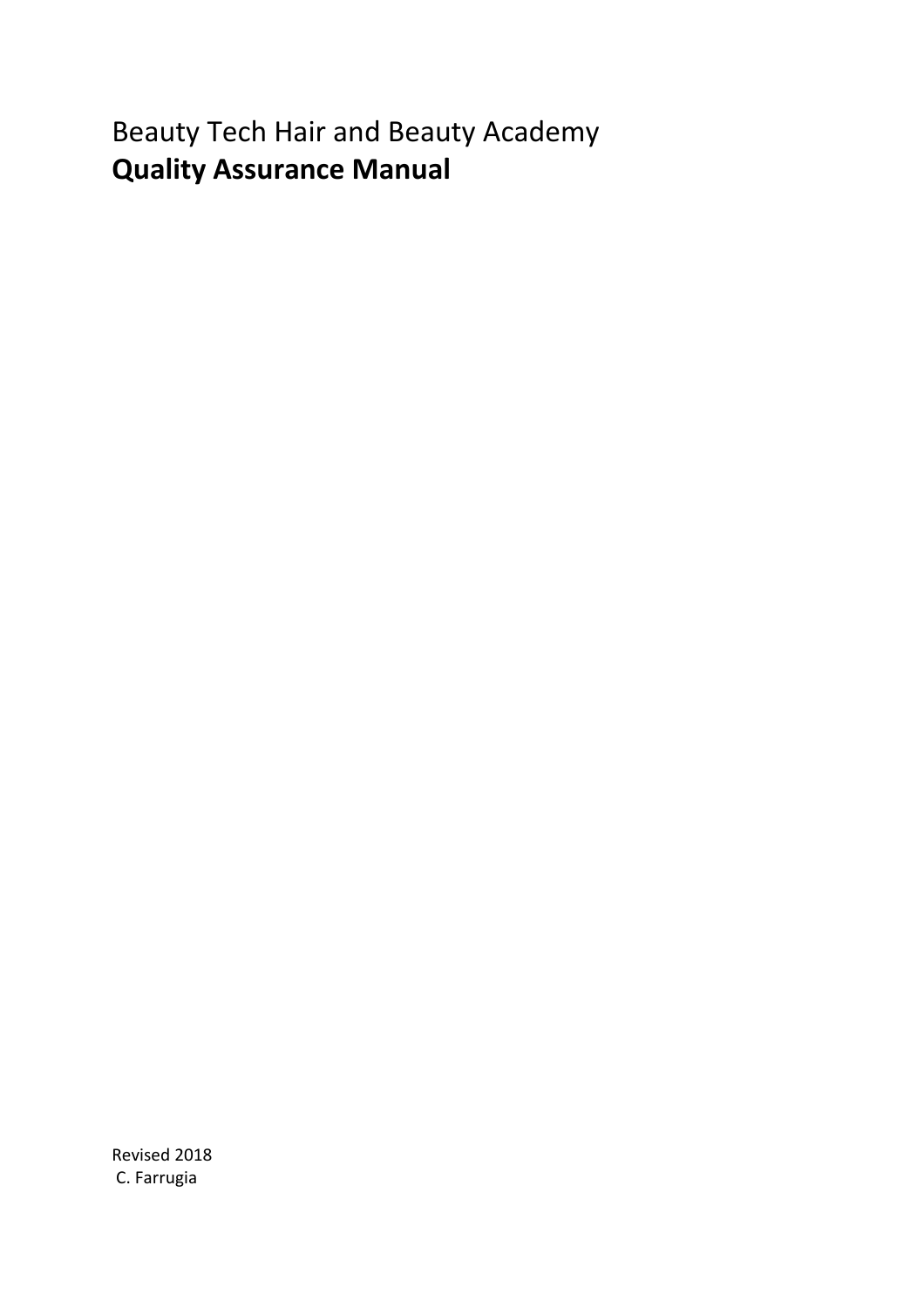#### **Academy Mission statement**

Beauty Tech aims to be the highest quality provider of hairdressing and beauty training. In order to achieve this, we will continuously seek to identify customer and market needs and will develop and use performance indicators to monitor customer satisfaction.

We at the academy have the collective responsibility to provide the industry with people who are trained to the highest international standards.

We do this by

- Providing our student s with the opportunity to gain experience in the industry.
- Simulating real work experience in the training centre.
- Training the students in a comprehensive range of practical competences
- Providing them with all the underpinning knowledge while we encourage them to
- Improve their research skills and developing their "learning to learn".
- In the training we endeavour to teach and foster generic skills that will make the transition to the world of work easier.

#### **Commitment to Quality**

The mission statement is a clear commitment to be among the premier providers of vocational training in personal services (hair ,beauty, barbering,& nails) Therefore, we must make sure we have an effective system for Quality Assurance. In this context for us

### **"Quality means meeting and exceeding the customers expectation and delivering consistent results."**

The achievement of students will be monitored by specific exercises namely : researched assignments and practical observation assessments throughout the training period.

We employ a system of regular assessments of which a sample is verified.

This constitutes our Internal QA process of student performance.

City and guilds External verification processes are carried out once a year.

To support our policy, trainers and assessors will receive training and guidance, as necessary, to be able to be fair in their assessment consist of in-house training following guide lines laid down by City and Guilds.

Quality Assurance for us does not mean only student monitoring but also to be at the top of our league. For us this means we review our course content, delivery method and make sure of staff preparedness, by giving them CPD. All this done is to ensure our courses to reflect the changing needs of the market.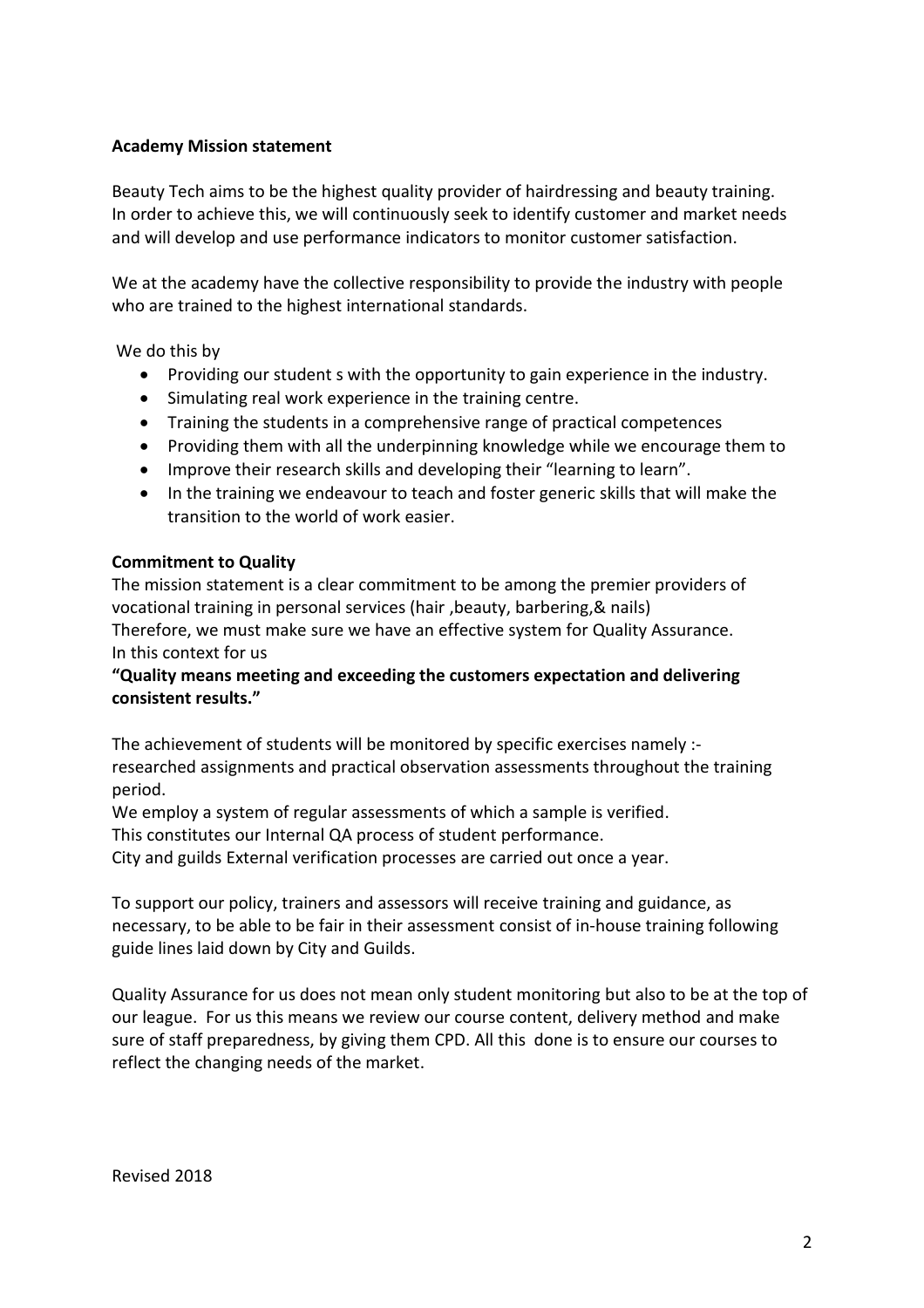### C.Farrugia

#### **Equal Opportunities Policy**

The academy works actively towards an equal opportunity to all staff and students. We make sure that no one is discriminated against directly or indirectly, due to race, colour creed, gender, or nationality, sexual orientation, political beliefs, employment status, social class or caste, age, size, disability, health status, parental background or marital status.

We feel that working towards equality of opportunity is not marginal or in addition to its activities but is central to the efficiency of the academy as an employer and provider of education and training.

#### **Equal Opportunities Policy Objectives**

We endeavour to identify practices and procedures and customs that would result in unfair discrimination directly or indirectly and instead adopt practices which encourage nondiscrimination.

A grievance and disciplinary procedure is in place to protect staff and students form discriminatory behaviour.

We adopt appropriate policies and procedures that ensure Equal Opportunities both for staff and students.

We provide a suitable environment for students with different ability levels.

We consider the various needs experiences and interests of students and take steps to eliminate stereo-typing and prejudice through curriculum development.

Our academy makes every effort to provide adequate and effective support for students, no matter what their status or ability is.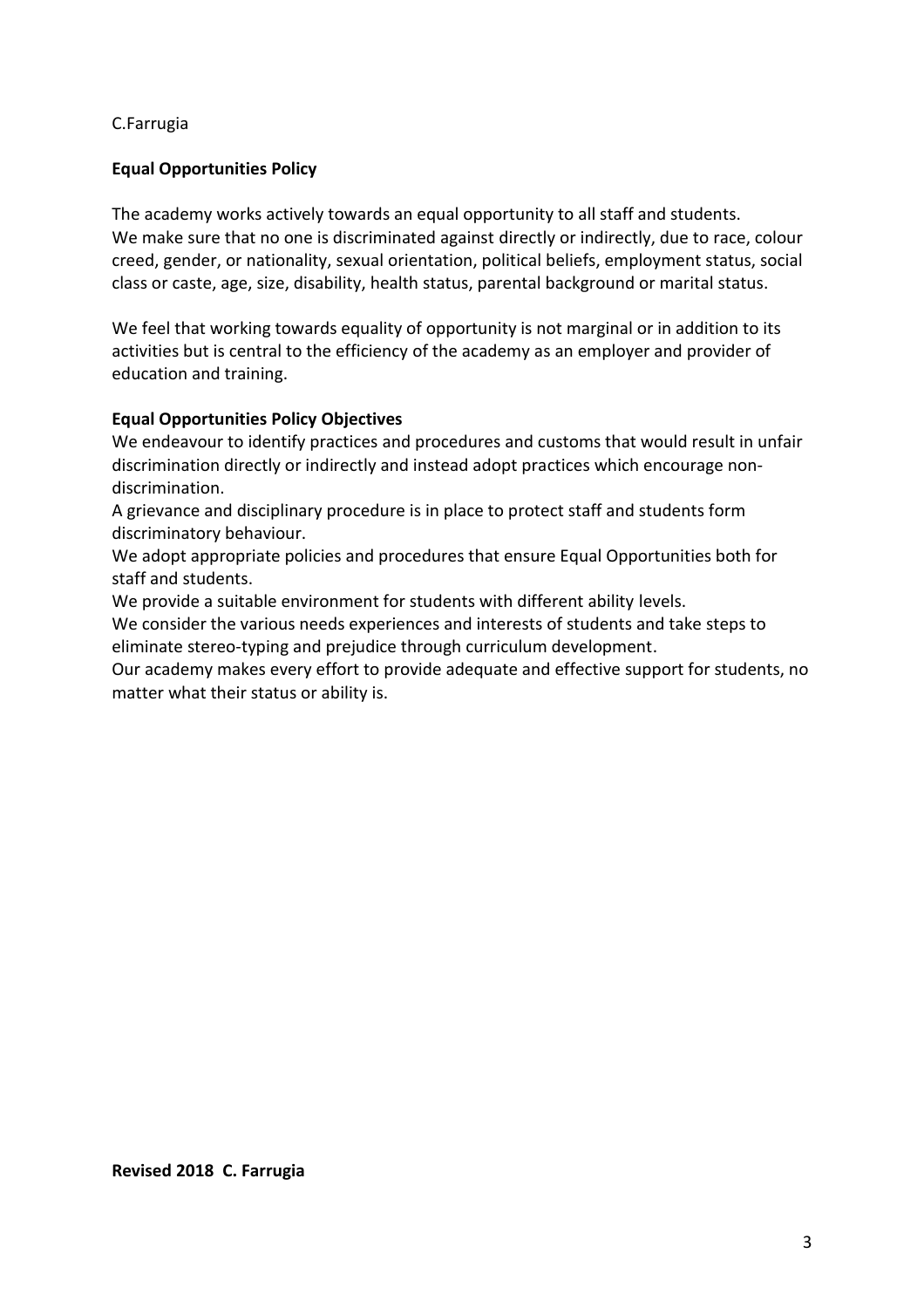# **1.Introduction**

## **1.1 Background**

We have developed and continue to adopt

to a number of policies and procedures associated with monitoring and improving the quality of our training.

These include

- Curriculum monitoring and review.
- Assessment tracking and recording
- Internal verification
- Operational guidelines
- Student feedback- through questionnaires
- Complaints handling

It is the policy of the academy to incorporate these practices into a streamlined and coherent system of quality assurance.

This will

- Support improvement in providing our students with the best possible training.
- Provide evidence to other stakeholders that we are providers of quality VET.
- These measures help us in future planning of our activities.

## **1.2 Responsibility**

Ultimately, the responsibility for setting up the quality culture rests with the QA manager. However, it is of utmost importance that everyone involved in the organisation makes sure that they are aware of the systems in place and contributes to establishing a quality culture across the board. Every staff member has a role in establishing the quality of their own work as well as that of the academy as a whole. Quality Assurance has to be shared. It is a collaborative process which places demands on individuals to work together towards a common goal. The QA manager may delegate to members of staff those decisions that directly effect students, e.g. corrective, disciplinary or restraining; while following academy policies. Staff have the duty to take decisions themselves so as to ensure that high standards are maintained throughout the student's academy experience.

In this way every staff member will be able to monitor the effects of their contribution to QA and implement any improvement they deem necessary. Every member of the team will accept that in respect of operational matters, Quality is their responsibility and cannot be delegated.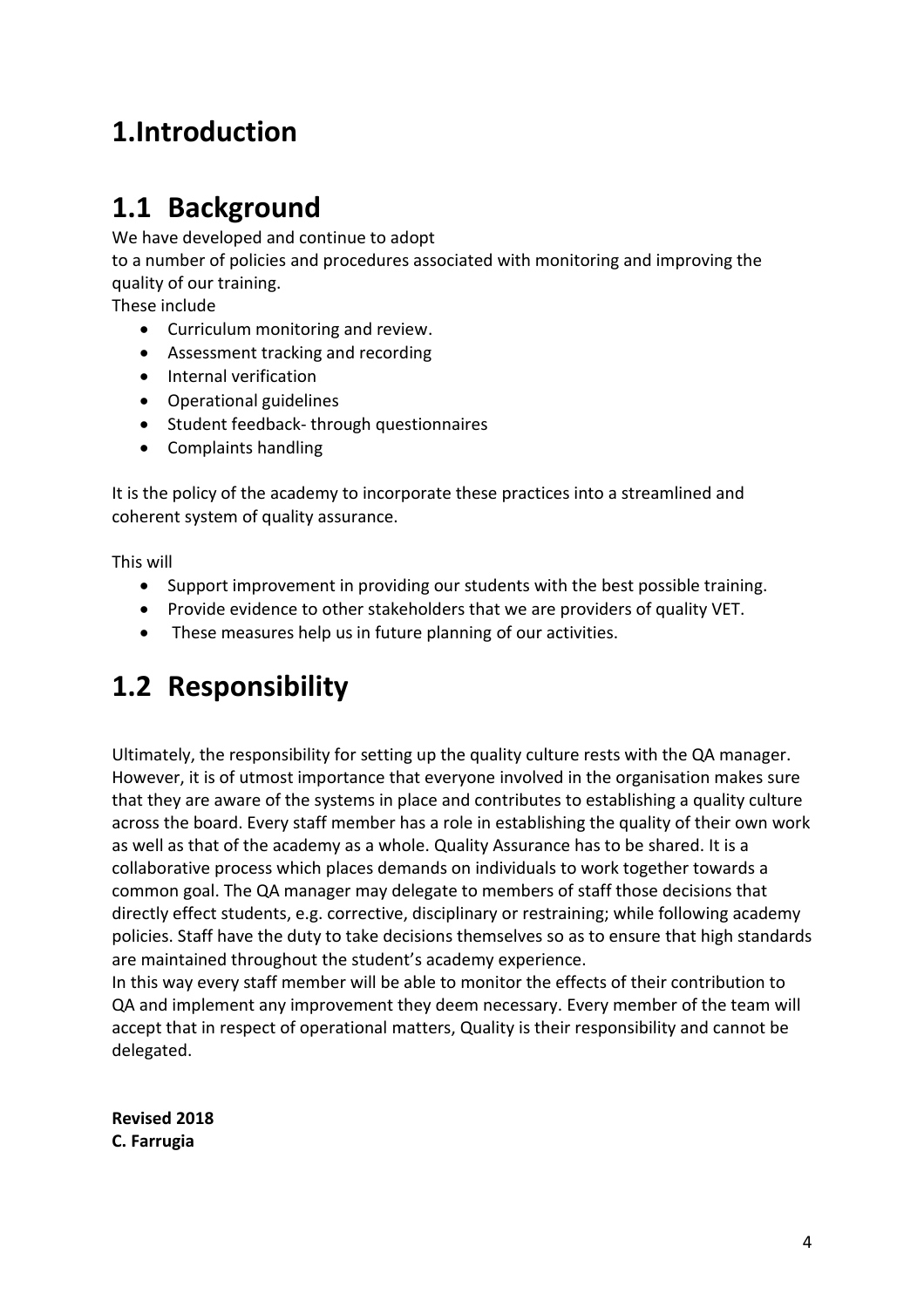Furthermore, to ensure we are delivering high-quality training tutors undergo regular Continuous Professional Development training courses to be up to date with industry need

Regular meetings are held for the purpose of

- Briefing on activities of the academy.
- Briefing on QA implementation.
- Review of curriculum delivery times and content
- Market or industry need that may affect content and delivery.
- Standardising marking and recording systems by all tutors
- Planning and adapting calendars/ curricula and syllabi.

# **1.3 Features of the Quality System**

The system is devised on the basis that it represents a coherent and streamlined quality assurance and reflects any requests by external auditors to implement improvements.

### **1.3.2 Performance standards and measures**

The following areas form the basis of **performance reviews**

- Management and administrative systems
- Physical and staff resources
- Student support material
- Quality assurance procedures

For each area, key performance indicators and standards are identified and devised These standards are what we aspire to adhere to and surpass.

### **1.3.3 Performance review**

On the whole performance review involves both a systematic performance review as well as **self-assessment** (see section 1.3.5)

In order to improve we need to match our achieved, compared to the agreed, targets. Periodic reports, to and by staff, facilitate action plans.

### **1.3.4 Action planning**

Action planning is the process whereby staff teams act to implement improvement in performance where required. These areas are identified through the performance review or the self-assessment.

These **action plans must be documented** so that progress towards their achievement can be monitored and supported by all wherever possible.

The academy will implement a strategy where **standard procedures and forms** include an action plan where appropriate.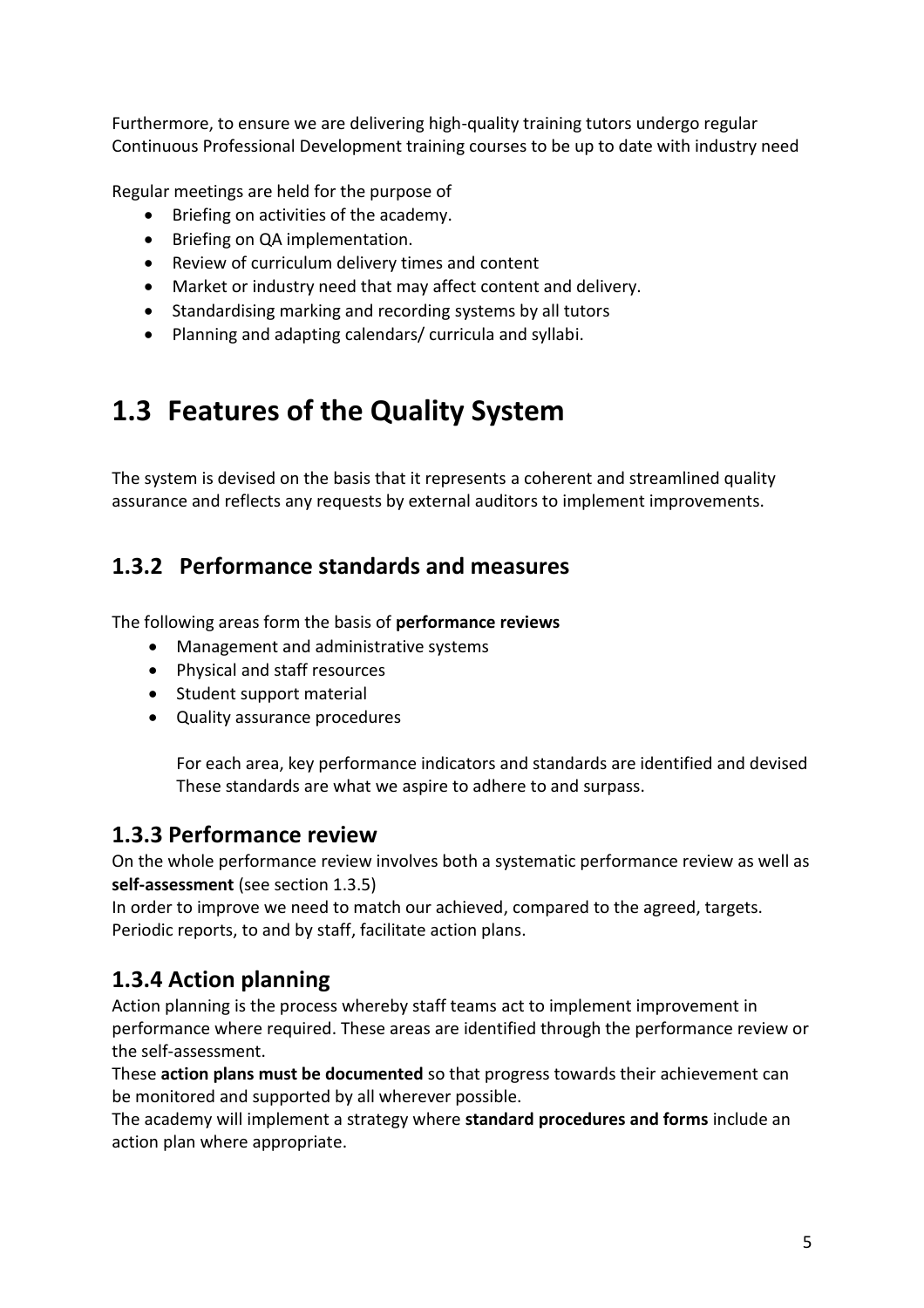### **1.35 Internal Assessment**

Internal assessment or self-evaluation.

Performance of others and self is evaluated by those carrying out or contributing to the tasks in hand. This process will be a constant in the academy.

It operates at different levels including

- Individuals self-assessment
- Programme review
- Evaluation of practices that occur across the board e.g. student induction processes

### **1.3.6 Internal Quality Audit**

In order to ensure consistency and objectivity across the Academy, internal verifiers are to *inspect areas and procedures that are in place and check them against set standards and check if they are in place.*

They will *produce reports* as a result of their observations that will be disseminated to each staff member. This is to spread and share good practices across the academy. In no way are the reports to be taken as personal criticism but they are a means to continuous improvement in own performance and in the quality of training offered in the academy

**Revised 2018 C. Farrugia**

## **2. The Academic Review Mechanism**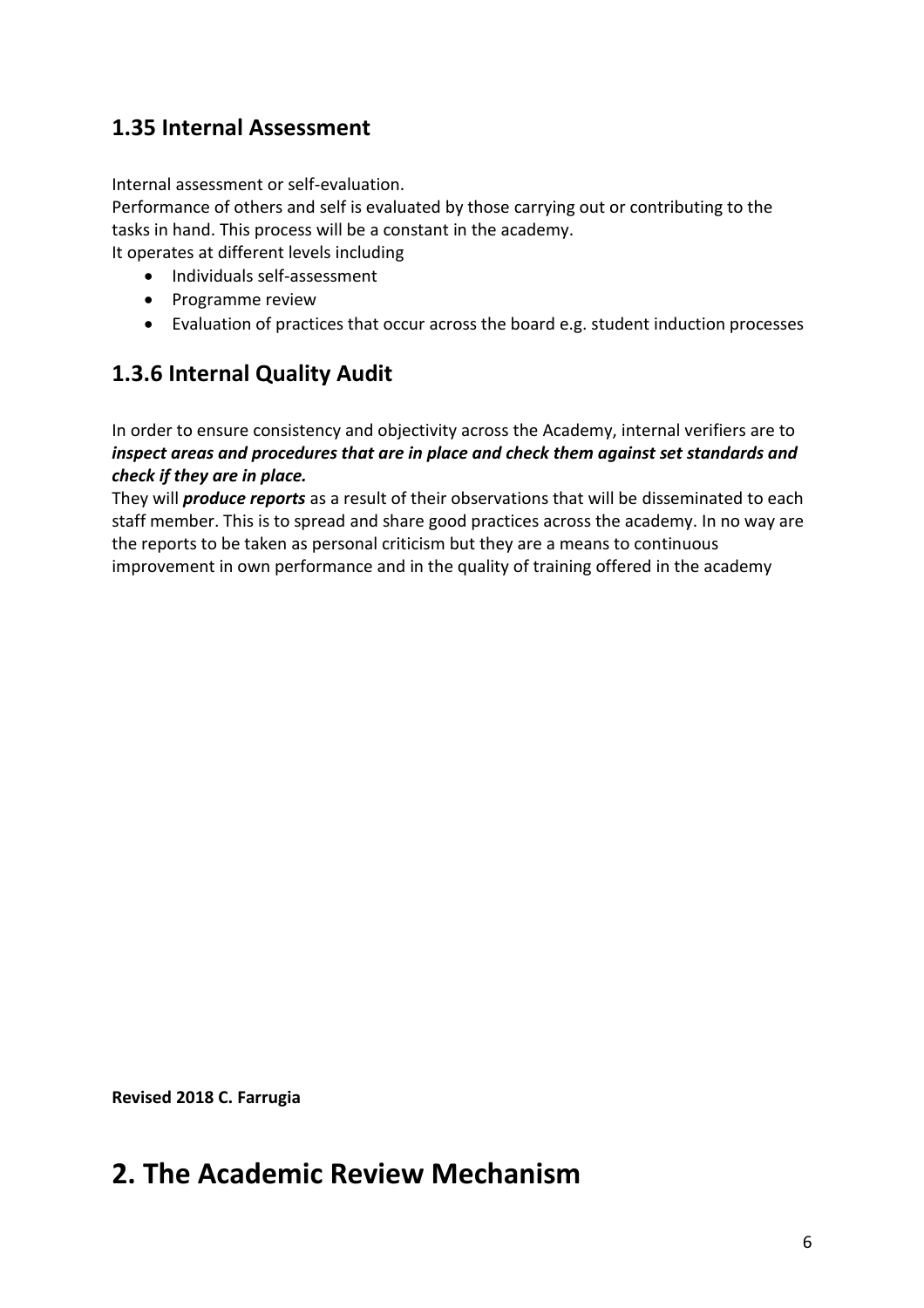### **2.1 Programme and Curriculum Review**

The academy has a very small staff, so instead of a programme review **board** PRB We appoint staff members who are entrusted with reviewing programme performance in various ways.

- *Student feedback* data is collected periodically
- Consultation with *industry* regarding their views on our past student or present students attending salon practice.
- Local market trends can be collected and collated

This gives the academy an overview of the suitability of the **course curriculum** or otherwise with the intention to adjust and adapt training to reflect new needs or old shortcomings.

Another task of the 'review personnel" is to collate data on what proportion of students enrolled.

- finish the course
- achieve the qualification
- are actually working with the acquired qualification

Any shortcomings can be addressed.

### **2.1 Student Appeals**

The procedure for dealing with student appeals on academic grounds: -

Candidates may appeal on assessment and verification decisions.

A candidate who has not met the competency requirements of a programme, should be advised accordingly following the assessment. The candidate may seek further training to attain the required competency, however if the candidate disagrees with the assessor's decision, they should be allowed to seek a second opinion from a second assessor or verifier who has the required vocational competence to be able to reach a decision on the ability of the candidate in relation to the required standard.

Further action: In the very rare occurrence, the decision may be put to the visiting verifier form City and Guilds in those cases where the student still refuses to accept the decision by both local assessor and verifier. Time limit for **complaint is 20 days** from the assessment decision being made known.

**Revised 2018 C. Farrugia**

### **2.2 implementation of student surveys**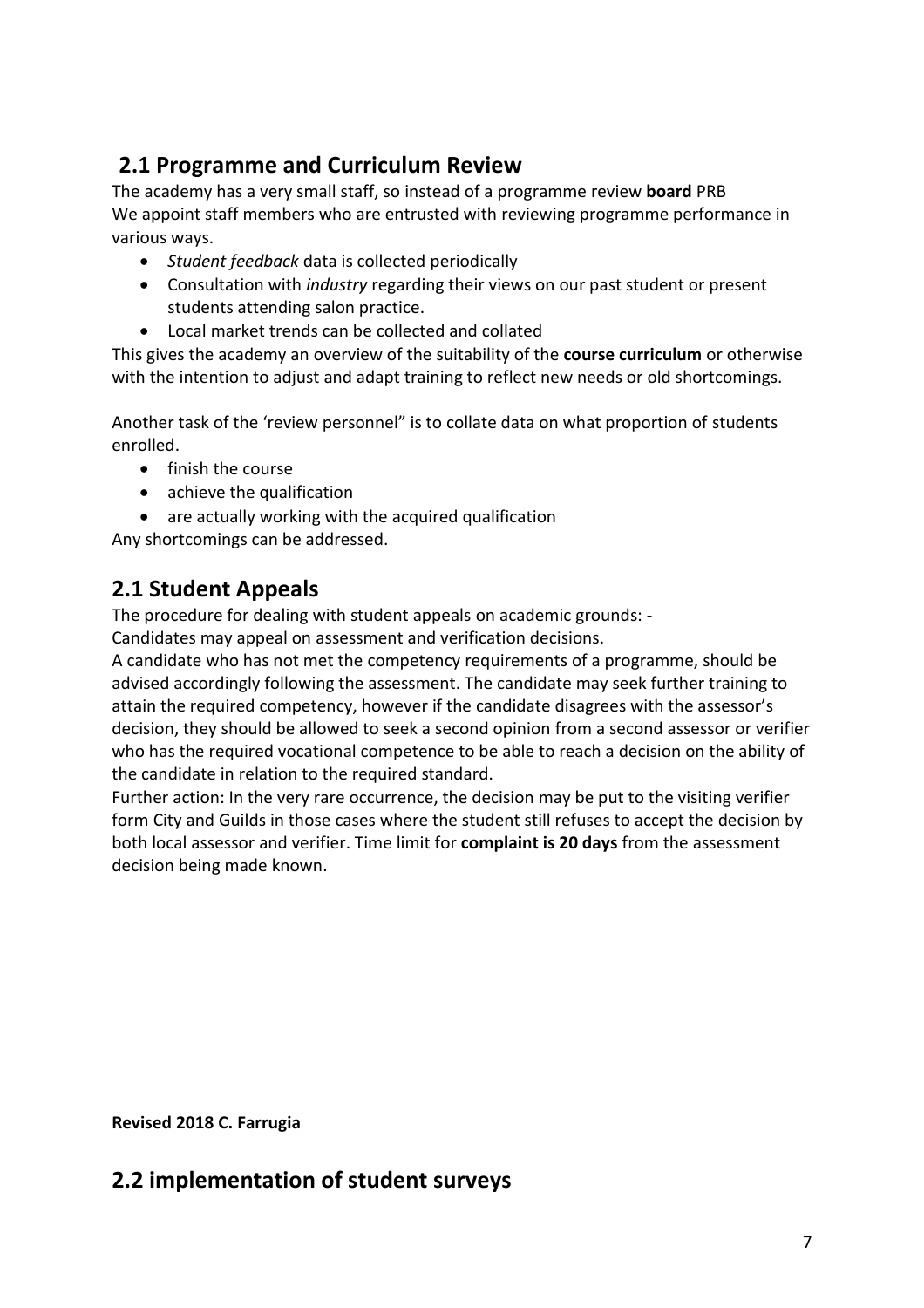Surveys should be completed by all students in all programmes. Summaries of such surveys are completed by the assessment manager and used as a discussion item during "**review team"** meetings.

### **Stage one - Entry questionnaires**

These are used to highlight

- Reasons why a student is on the programme
- How they have been treated to date
- If they are on the right programme
- If the induction has been successful

**Stage two - On programme questionnaire -** Half way through the academic year**.**

This serves to highlight

- How the student rates aspects of the programme
- How the student views tutor related support
- How the student reviews academy support services.

This is used, as a tool, together with specific programme review exercises carried out by the team of staff entrusted with reviewing the program,

To evaluate the programme *content, delivery, and adequacy of resources.*

*The mid-term questionnaire is a minimum requirement in addition to qualitative programme review.*

**Stage Three- Exit Questionnaire -**This is to be completed by students at the last date of attendance for the academic programme

This should provide

- a means to measure how far the programme has met the student's expectations and requirements
- Indicate what the student will do next (once that have finished the programme
- Show what the student has valued and appreciated about the programme
- Indicate to the academy what the student should like to see improved in the programme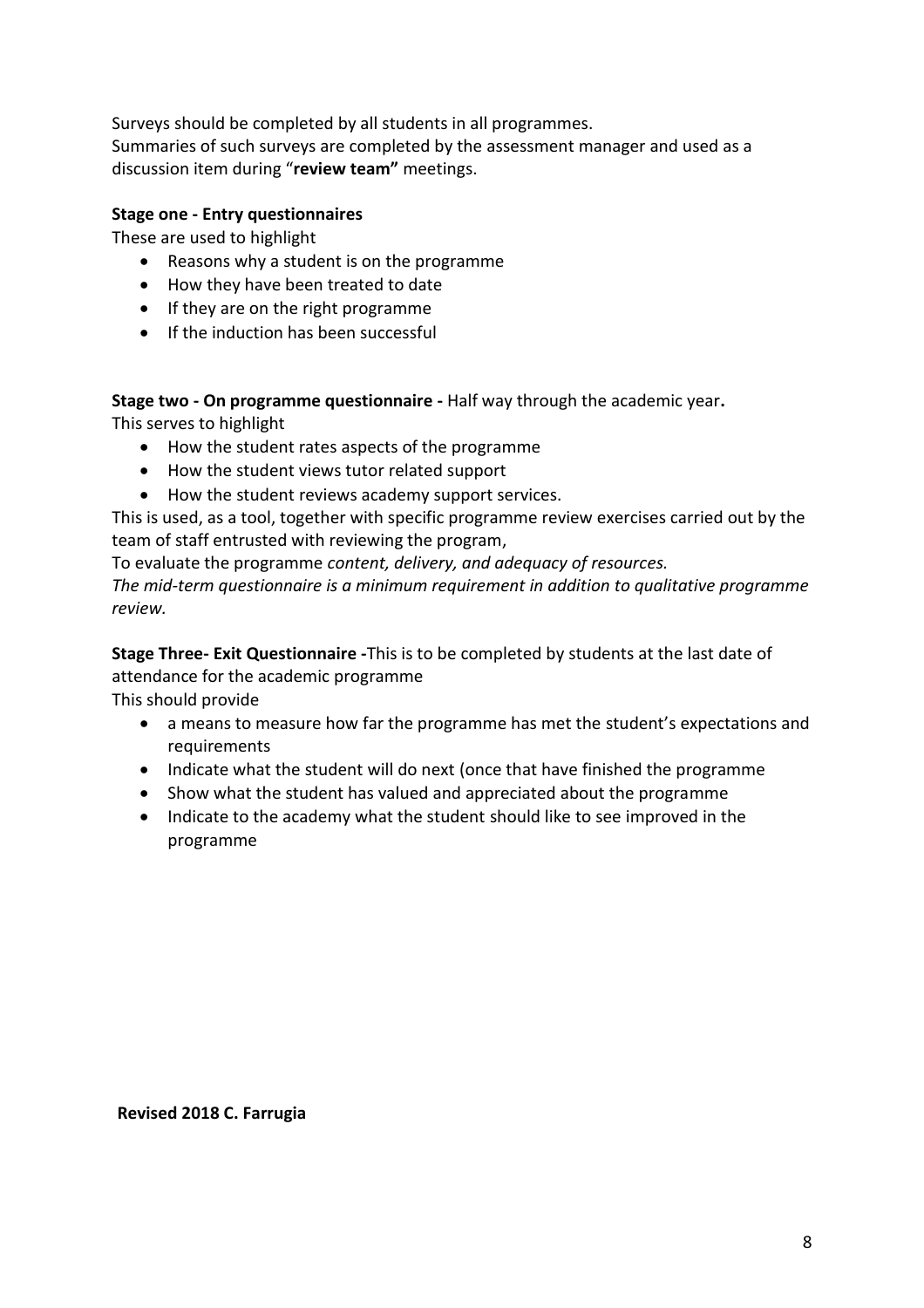### **3.Staff Development and Appraisal**

The appraisal of staff with regards to vocational competence is an essential element of quality culture and is a focal point for the Self Evaluation Process. SEP.

The academy policy is to offer appropriate training and development of all staff within the resources available and the requirements that are identified through the **appraisal process**. The academy 's staff training policy is designed to offer

- **Train the trainer** programme on recruitment tutor pack available.
- Continuous development of staff competences to reflect industry requirements.
- Provide training where the appraisal of staff indicates shortcomings.

**Revised 2018 C. Farrugia 4 IVQ Assessment**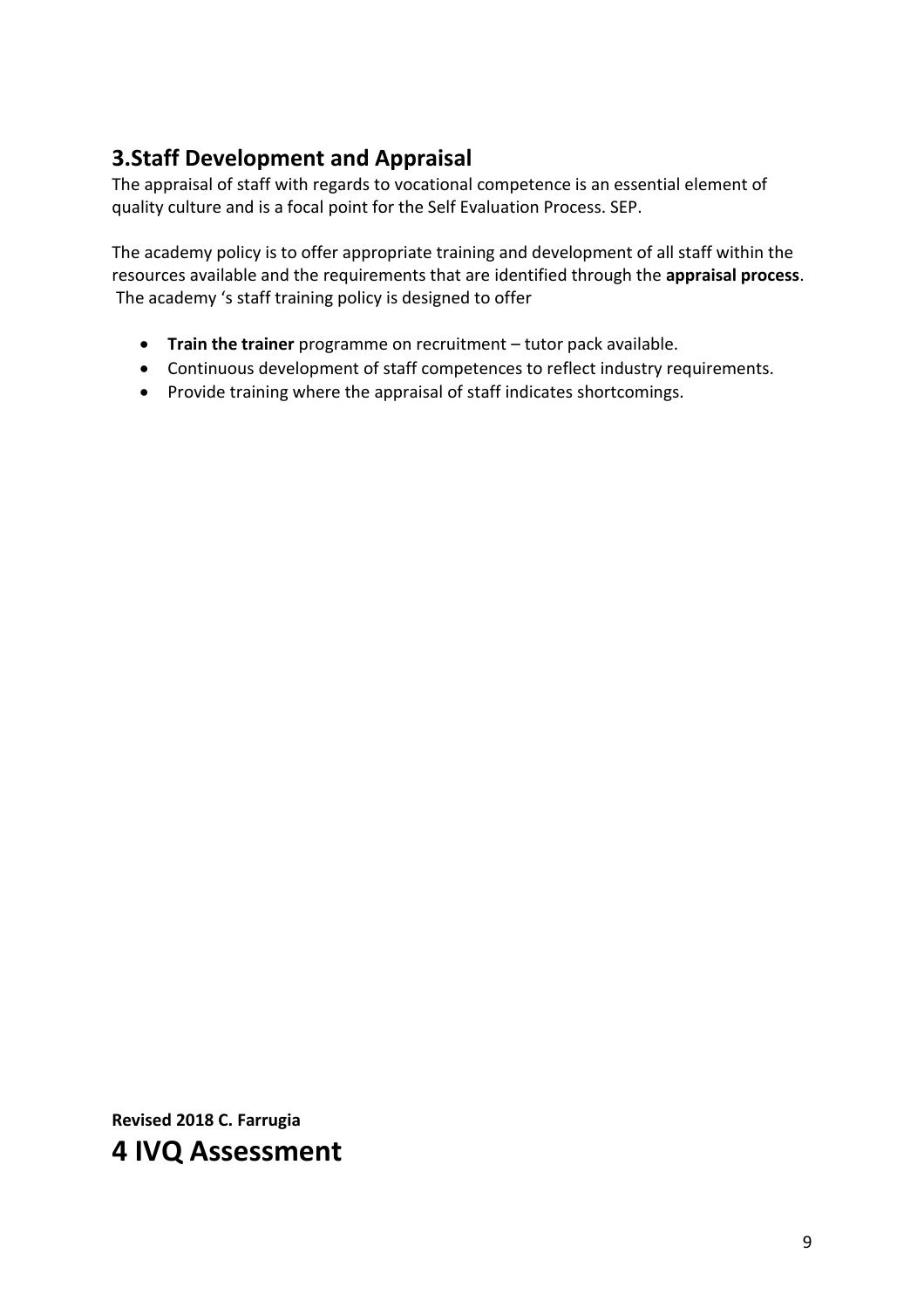**4.1**

### **Assessment procedures of courses**

Assessment of City and Guilds and Beauty Tech programmes

Vocational related qualifications and international vocational qualifications

We follow the procedures laid out in the C and G and Beauty Tech documents related to course content and programme syllabi.

We follow procedures laid out in

- City and Guilds guide to assessment practices
- Guide to preparing projects and portfolios for IVQ s and VQRs where applicable.
- Guide to assessment of practical skills
- International assessor award syllabus- *not obligatory and not yet done.*

### **4.2 Method of assessment of practical competences**

Practical competences are assessed by one or more of the following

- Observance of performance
- Appraisal of products
- Practical assignments

These can be obtained from activities carried out in the academy.

Sometimes these could be obtained in real work situations or simulated working environments. In the case of simulated (Realistic work environment) within the Academy Salon, as far as possible, we aim to reproduce the psychological attributes comparable to the real salon environment. The academy makes sure that the full requirements of practical competence undertaken are met.

### **4.3 Recording of practical competence assessment**

The only persons who can formally carry out practical assessment are those whose name have been entered in the city and guilds records as such.

Competence will be judged by the ability of the candidate

- to meet the standards set on **the date** the task is set.
- To be certain that they can meet the standard **without assistance**
- Continue to do so in the future

Such forms, designed for the purpose, record, against a set number of criteria, weather the candidate is competent of not yet competent.

### **4.4 Practical activity recording**

Candidates are required to keep records of practical activities undertaken during the duration of the programme, especially when undertaken at the place of work experience. Date time and authenticated /signed by the competent person (salon owner and or tutor) or suitably informed witnesses.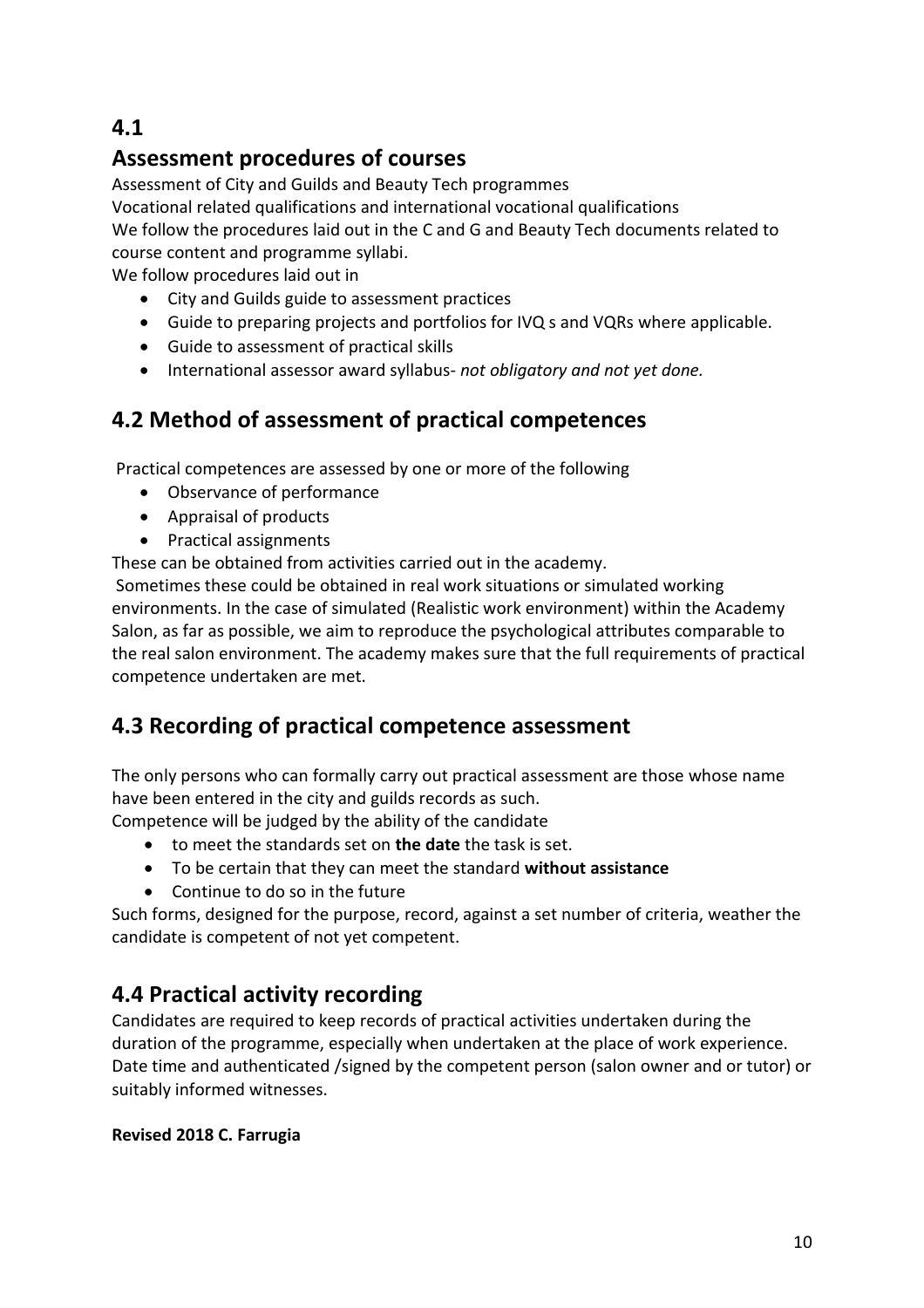# **5. Standards for teaching and promotion of Learning**

The standards that have to be met by the trainers and assessors of the academy are:

### **5.1 General**

- Explain to the student's programme aims and objectives
- Provide with a scheme of work and assessment schedules
- Make lesson plans available for each teaching session
- Keep up to date records of student work
- Programme and student records including
	- a) resources utilized, b) attendance, c) performance, d) behaviour.
- Academy and awarding body QA processes are implemented
- Effective communication is maintained
- Assessments carried out in accordance with the programme specifications

### **5.2 Team work**

- Tutors and other staff members should attend regular team meeting
- The tutors should contribute to, the development and design of programme and assessments
- Contribute to planning and scheduling process
- Assist with specification and organisation of resources required for the team's programs
- Communicate effectively with managers
- Participate in internal assessment and verification process

### **5.3 Professionalism**

- Demonstrate sound knowledge of the subject area
- Plan and record each teaching session
- Be punctual, appropriately dressed and have relevant resources at each lesson
- Demonstrate caring positive helpful approach to all academy clients
- Monitor and maintain health and safety standards.

### **5.4 Teaching style and practice**

- Energetic, enthusiastic and good working relationship with students.
- Use a wide range of learner centred methods
- Methods used for teaching encourage students' confidence and group awareness
- Learning materials are of high standards
- Teaching aims to extend the students' skills knowledge and understanding
- Different learning needs are assessed, recognised and provision is made for them.
- Effective input on study skills
- Practical work is underpinned by Theory
- Work placements are an integral part of the learning process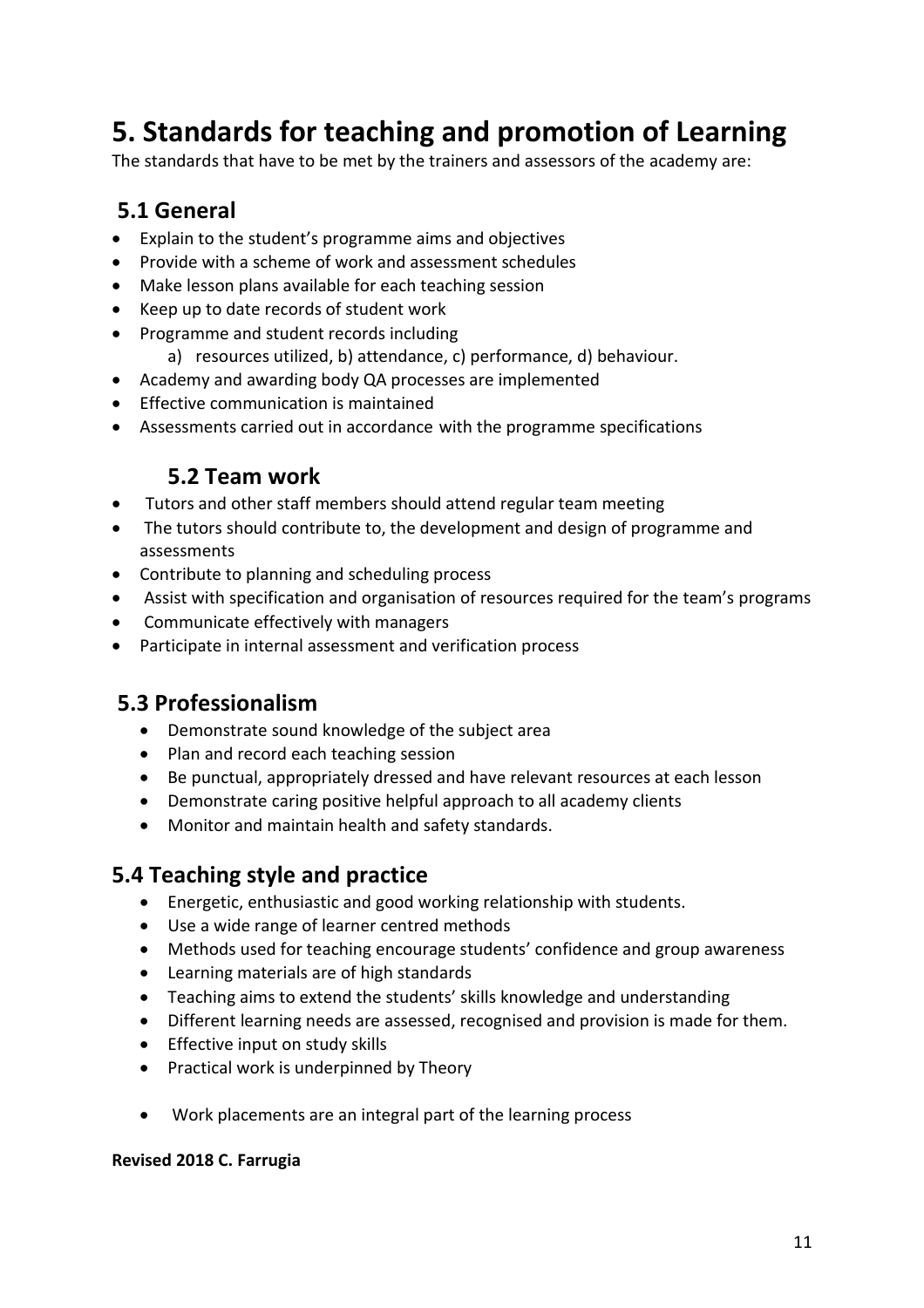### **5.5 Measuring student achievement**

- Prior learning and experience of student is considered
- Initial screening for literacy and numeracy
- Assessments are of the appropriate type /standard to test the desired outcome
- Students are provided with assessment schedules
- Rules and regulations related to assessments are made clear
- Assessments are sequenced evenly throughout the programme
- Assessments are marked with helpful comments and feed back
- Student have deadlines by which to hand in assignments
- Tutors return marked assessments within agree deadline
- Assessments are consistent and fair and comply with internal and external verification processes
- **Academic appeals procedures are explained to students**

### **5.6 Student staff relationships**

- Academy induction and tutorial programme is done by the tutors
- A good working relationship between staff and students is maintained
- Teachers ethos encourages student learning
- High standards of behaviour are set by the tutors
- Students are encouraged to work as a team and be supportive of each other
- Students are informed of and encouraged to participate in the programme
- When equal opportunities issues arise, they are handled with tach confidence and sensitivity

### **5.7 Guidance role of tutors**

- The personal teaching skills are effective
- Attendance is carefully monitored and recorded and where performance is poor,
- Supportive action is taken.
- Communication with guardians and parents, employers or sponsors is sought.
- Work placement activities are checked
- Guidance on career and education is given
- Tutors try to pay attention to the personal development of the student
- Students who need individual help are coached (outside timetabled hours)
- Guidance in given to students how to improve performance

**Revised 2018 C. Farrugia**

## **APPENDIX 1**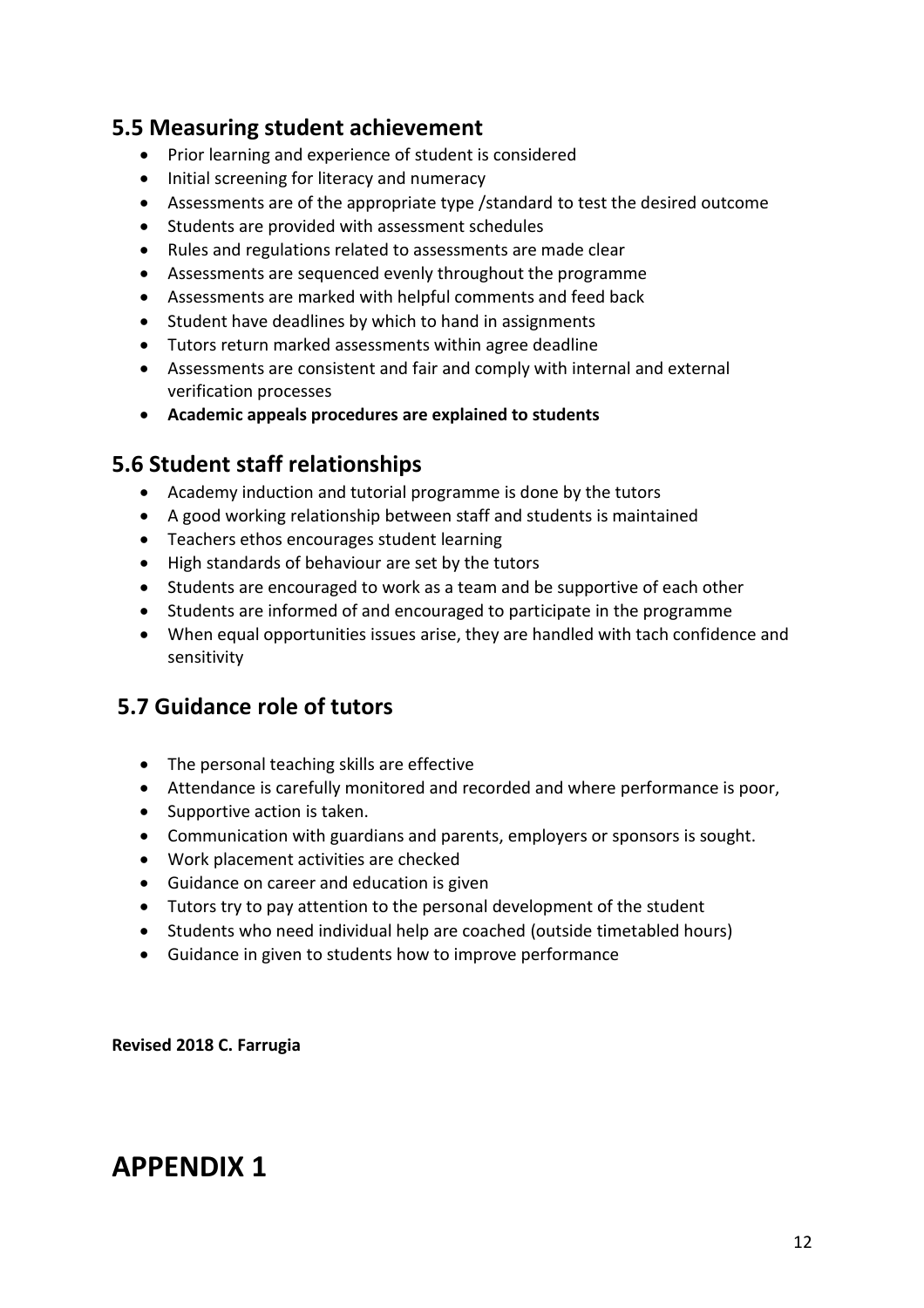### **GUIDANCE ON MEETINGS**

#### **City and Guilds / Beauty Tech Team Meetings**

Team meetings constitute an important part of the review of the Programme performance. The **frequency** is determined by a number of factors.

#### **Meeting schedule**

Regular meetings are held

- Before the start of a new intake and once the programme starts
- Midway through the semester.
- **Interim meetings** are held to determine *internal verification* time frames
- Important meetings take place *before and after external verifiers* visits

For team meeting to be effective an agenda is prepared and minutes taken

**Participant**s in the meeting should include Assessment manager Part time and fulltime tutors, trainers, assessor/ verifiers. Where appropriate, the examinations secretary /a student representative. **Agenda** Should be circulated beforehand to all participants It should be restricted to 6 - 8 items Length and time of meeting agreed beforehand- one or two hours. Finish at the time agreed **Agenda** for team meetings should be **influenced by** The current action plans The standards for training assessment and verification **Outcome** of team meetings shall include An identifiable achievement/s An action plans A set of minutes **Minutes** should be **c**opied to all participants at the meeting Held in the programme file Made available for the visiting external verifier or QA inspector

**Revised 2018 C. Farrugia**

### **Program review board Meeting**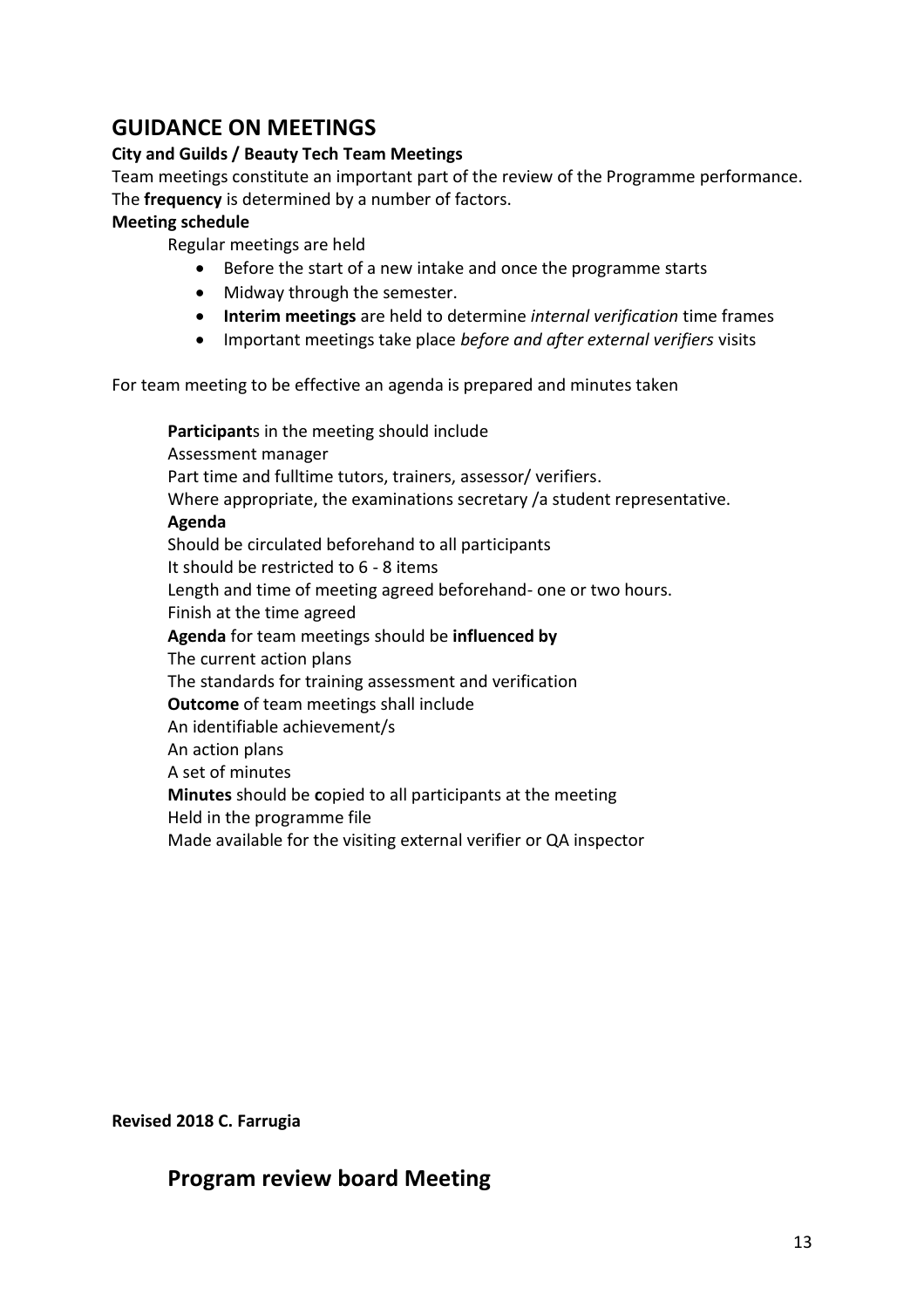Meeting to be held once a year **Outcomes** of the PRB should include

- A complete programme **assessment** report
- Action plan
- A set of minutes

Outcomes of the programme assessment review

- Should be circulated to all members
- Kept in files
- Made available to external verifiers and Quality inspection

The **action plan** is the most important outcome of the PRB as it lists the aspects of the programme that need to be improved and outlines how it will be done.

The **action plan checklist** mentions the items that need to be looked into

It should include the following headings

Programme information Programme structure Learning methods Learning material Assessment methods Student achievement Human resources Staff development Physical resources Student survey Admission guidance support

The action plan should **include all the tasks that results** from the review exercise. Each objective will have one or more associated tasks It should indicate **who is responsible** for carrying out the task Tasks must have a **completion date. Tasks are** split into **long term,** medium term or **short-term** sections. If applicable should include an **estimate of the costs** of the task.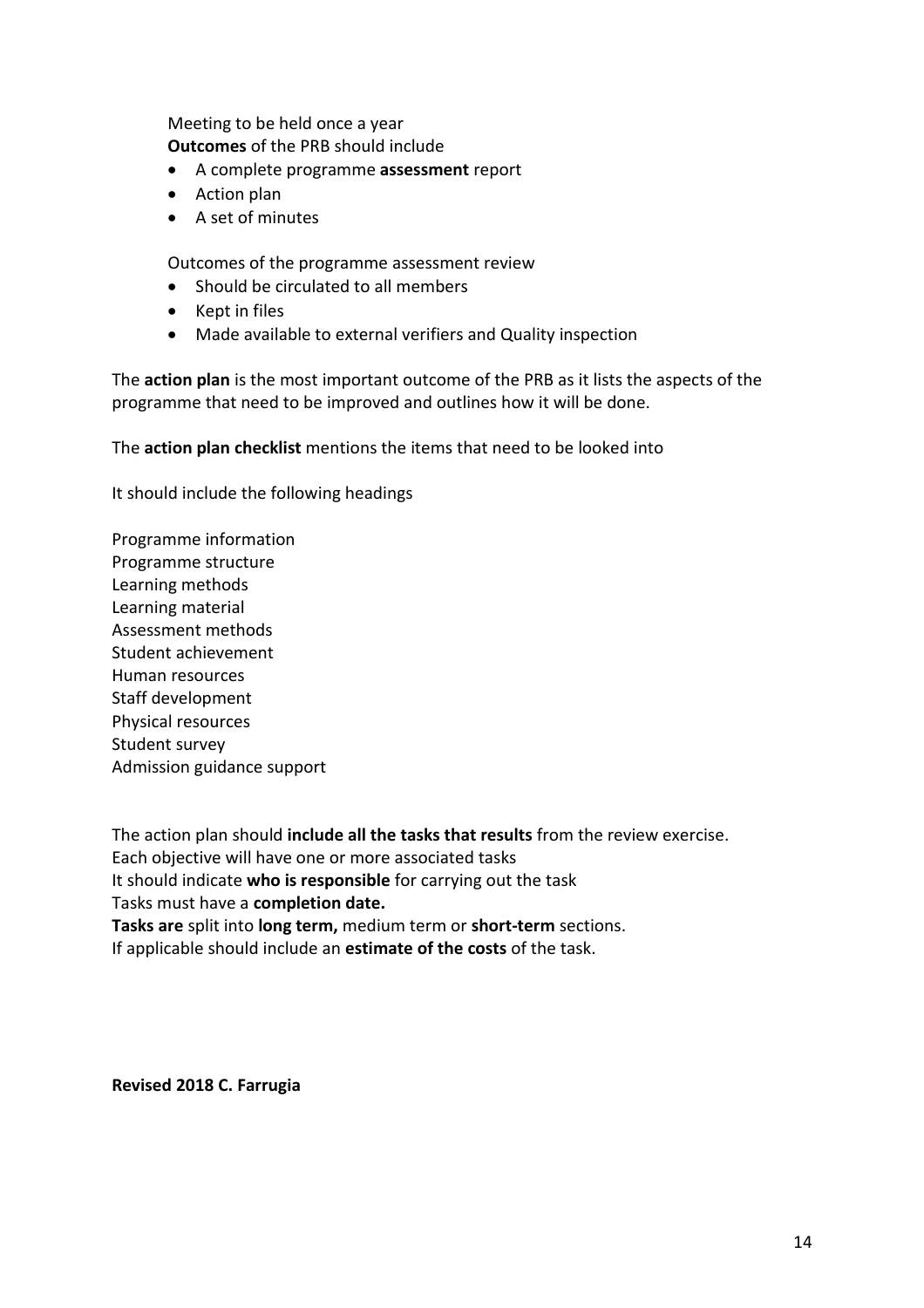## **Appendix 2 Staff training and development**

The academy understands that it must ensure the maximum utilisation of its human resources. This is achieved when all employees, at all levels are trained to carry out their jobs in the most effective manner. Therefore, we strive to develop to the full potential all individuals who show promise and enthusiasm to learn.

The academy policy is to offer training and development skills to all staff within the resources available and in line with the business requirements of the academy The academy aims to ensure that all staff have the knowledge skills and experience to meet the required standards for performing the jobs they are assigned to.

The objectives of the academy policy are to

- Continually improve the service it offers
- Induct new staff members
- Enhance job satisfaction
- Develop staff potential
- To re-skill staff where necessary

### **Implementation**

Staff training and development is undertaken on a regular basis considering the requirements present and future needs of the academy.

We aim to bring up-to-date their knowledge to reflect changes in trends.

### **In-house training**

Where possible In-House expertise and facilities are utilised. On the job training is provided by colleagues and supervisors. All staff us expected to cooperate in the training of new comers to the team.

### **Induction**

When joining or moving to another sector, all employees are to follow the academy's induction programme. The assessment manager makes sure that within a short period (not more than within 8 weeks) of joining, the new or transferring staff members, have attended and successfully completed the induction programme.

### **In house training and secondments**

All staff are encouraged to attend internal programmes to improve their skills. In addition, they are encouraged to attend industry seminars to remain abreast with current trends legislation and innovations in products. The academy organises short programmes for this purpose. All staff members attend training abroad to widen their skills and knowledge.

**Revised 2018 C. Farrugia Appendix 3 Appraisal policy\*\***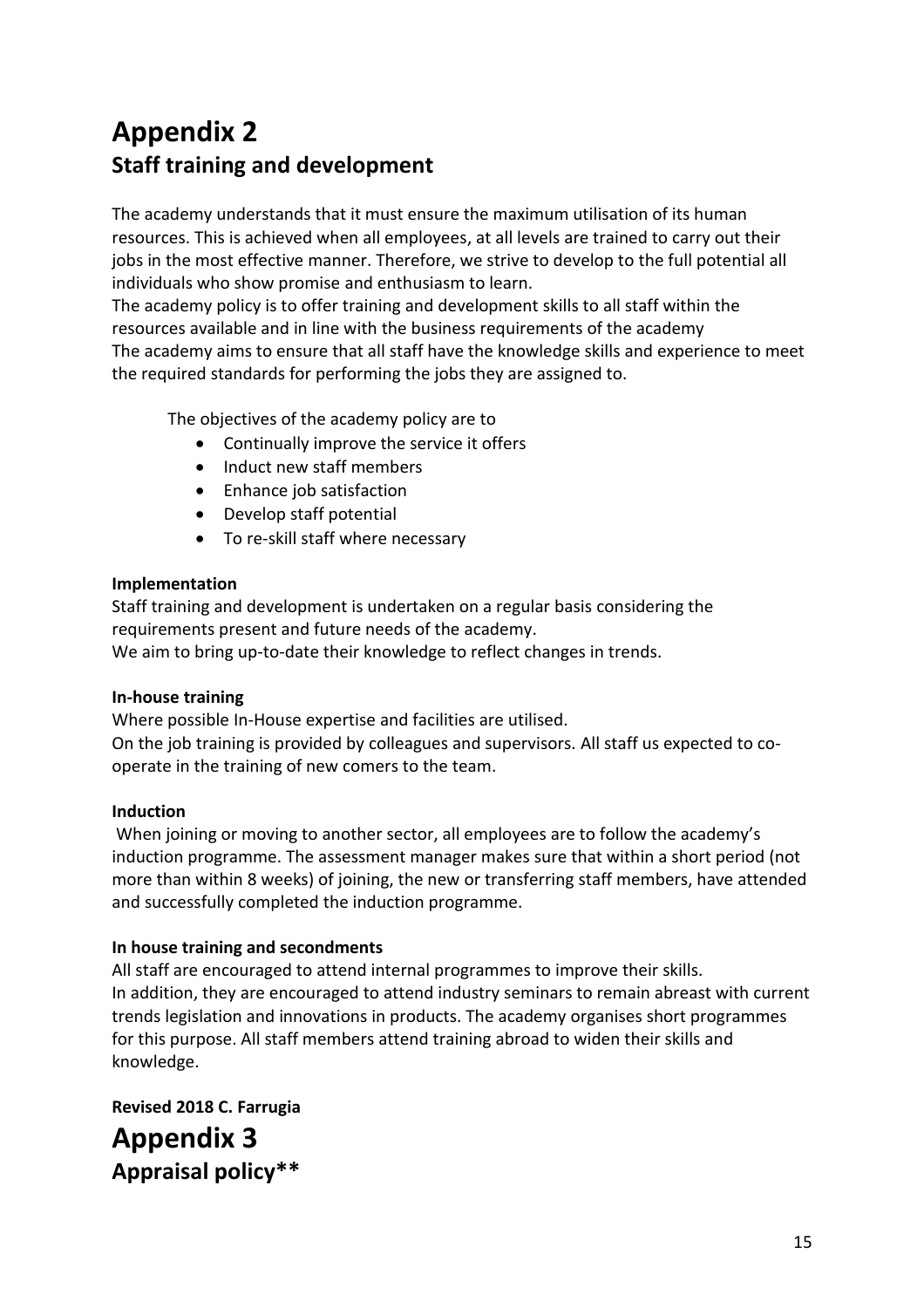### **Scope**

The appraisal policy applies to all staff. It is about **professional development** not about discipline performance or pay related issues.

#### **Aim**

Aim of the appraisal is to improve the service offered to clients by making sure that the staff are properly trained and able to reach their full potential.

#### **Objectives**

That all staff have an agreed job description. The persons doing the appraisal and the one undergoing the appraisal should have the appropriate training before participating in the process. Agreed outcomes and a monitoring report of the yearly meeting will be recorded on the appropriate form

#### **Training on appraisal process**

All participants will undergo training on the appraisal process prior to entering the scheme. Understand the Academy policy of Equal Opportunities and Appeals and Grievances policy Carrying out the appraisal interview and completing the necessary paper work Setting desirable objectives and determining the outcomes of the appraisal.

#### **Appraisal preparation**

Both appraiser and appraisee have to be prepared prior to the meeting The appraiser should prepare and complete a standard preparation form prior to the meeting, to be given to the appraisee 10 working days before the interview.

#### **Appraisal interview**

Appraisal is to be carried out in a confidential room.

The appraisal is in the form of a meeting with the purpose of identifying **agreed outcomes** on a standard form. Appraisees are to be appraised by their direct line manager.

He/she review the completed appraisal form, to ensure equity, to see that staff development needs are met.

#### **Outcomes**

To ensure credibility agreed outcomes would be achievable and deliverable.

Actionable within one year

### **Observation**

Some appraisals will take the form of **observation** of teaching staff, in which case this is done following previous agreement and only by competent staff members.

### **Appraisal documentation**

The following documents related to appraisal may only be used for the purpose of appraisal Records of outcomes, pre-meeting preparation document and standard format document which is used during the appraisal will be filed and kept safely.

**Queries and concerns** Areas of disagreement will be recorded and signed by both parties who can keep a copy each.

Queries and concerns about the appraisal should be address at first to the direct line manager. If deemed to be unfair or biased, the overall manager will conduct the appraisal if the previous appraisal objection by interviewee are considered legitimate.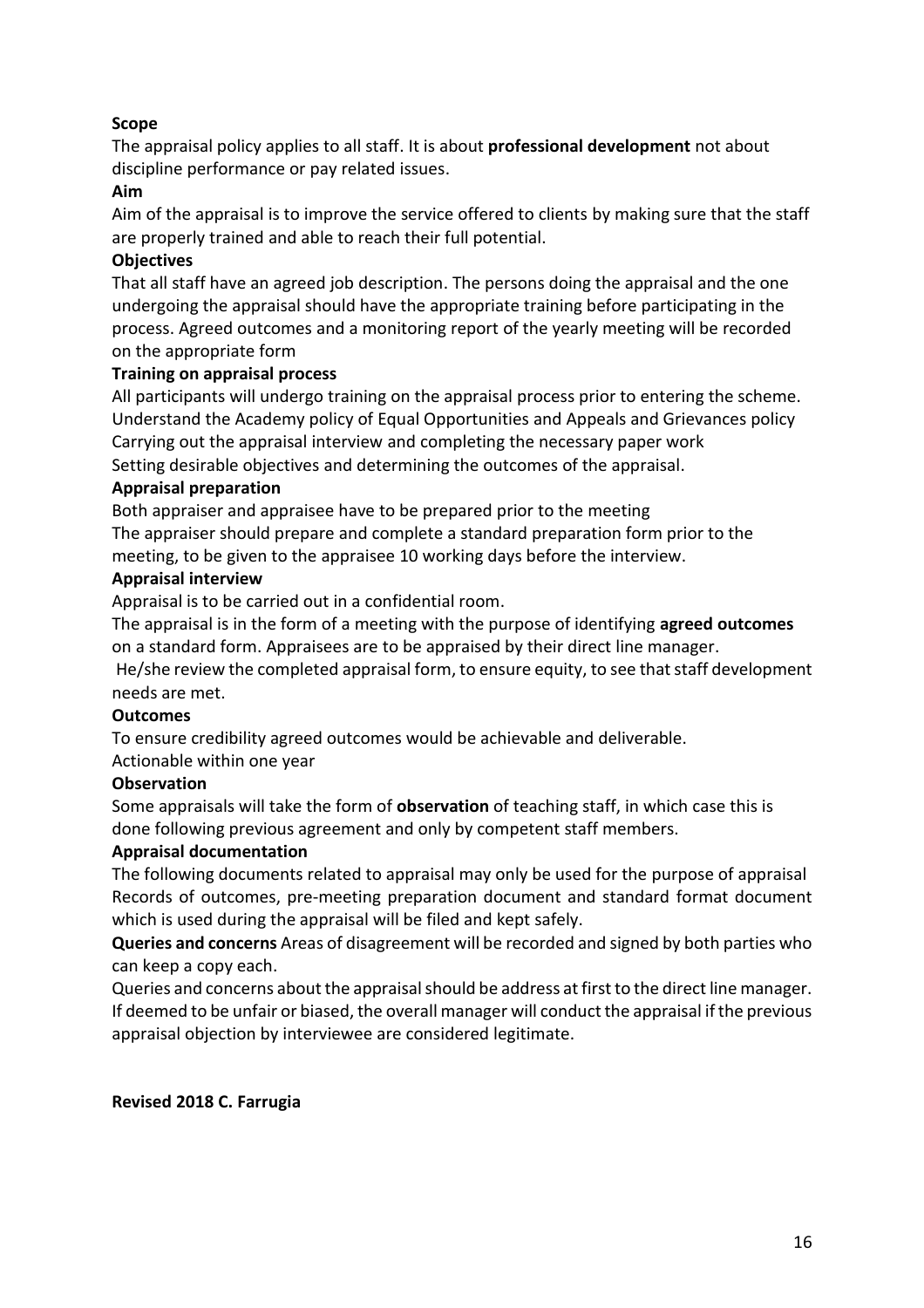# **Appendix 4- Programme Documents For City and Guilds & Beauty Tech**

The Assessment manager and or QA managers maintain programme portfolios that are up to date and include all the necessary information These can be viewed by any external visiting quality assurer or verifier, if requested.

### **Section 1**

Includes staff organisation chart. Staff job description Staff C.V s Staff training status summary Minutes of team meeting (including Internal verifiers and) Programme review meetings Internal verification reports Students' questionnaire results Centre quality assessment reports with action plans.

#### **Section 2**

Programme specification Scheme of work (when applicable) Year plan - Calendar – time table Lesson planning or evidence of lesson planning. Programme induction process

### **Section 3**

Assessment plans Copies of assessments verification Lesson records + attendance